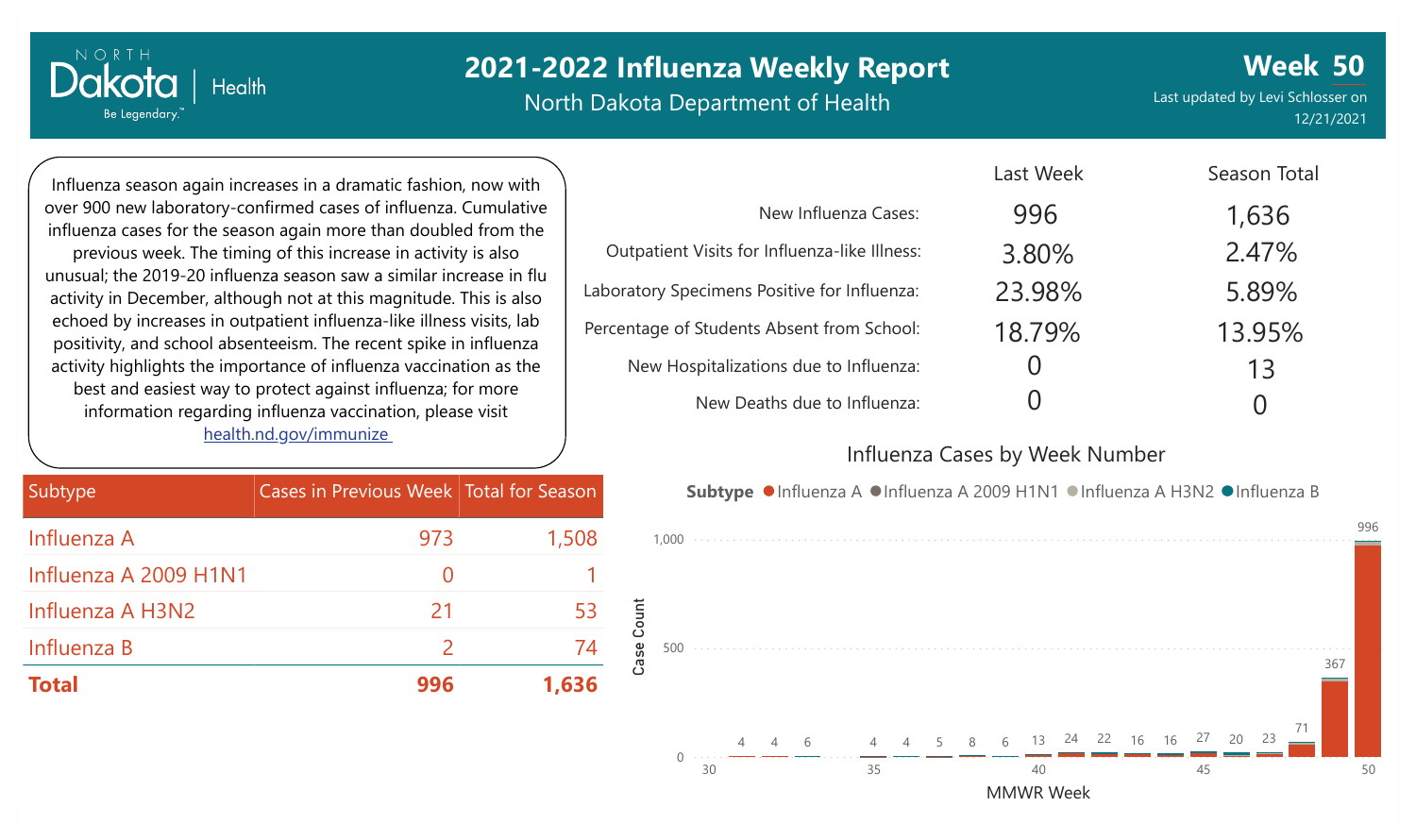

### **2021-2022 Influenza Weekly Report** North Dakota Department of Health

**Week 50** Last updated by Levi Schlosser on 12/21/2021

Laboratory-confirmed influenza is a reportable disease in North Dakota. Influenza "cases" include people that have tested positive for influenza in a healthcare setting. It does not include people with influenza who did not seek healthcare, or were diagnosed without a lab test, which is common. The true number of people in North Dakota is underrepresented, but case data allows us where influenza is circulating and in what populations. It also provides context regarding how the current season compares with previous seasons. Find more information about cases on ndflu.com

Influenza Cases by Gender





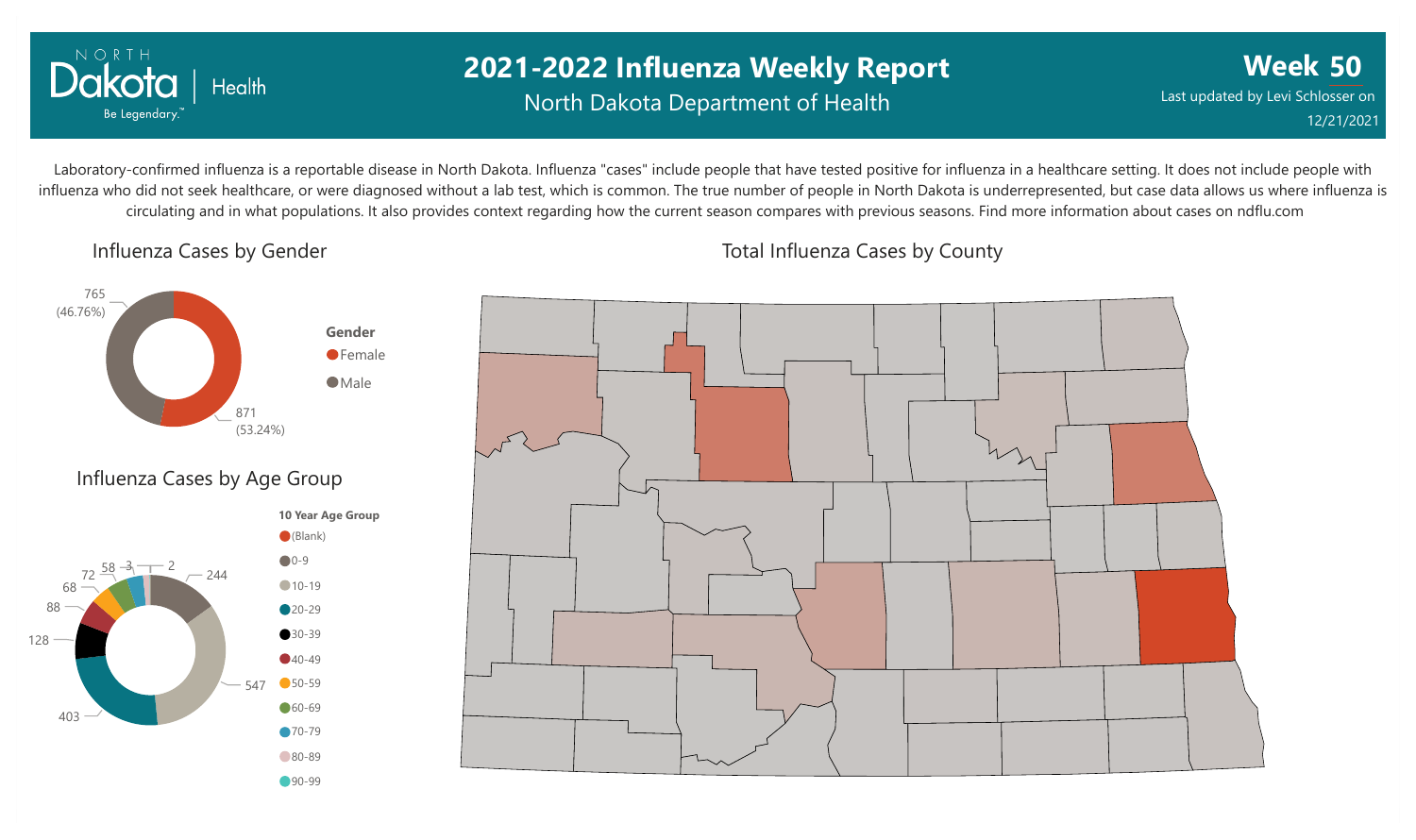

NORTH

North Dakota Department of Health

**Week 50** Last updated by Levi Schlosser on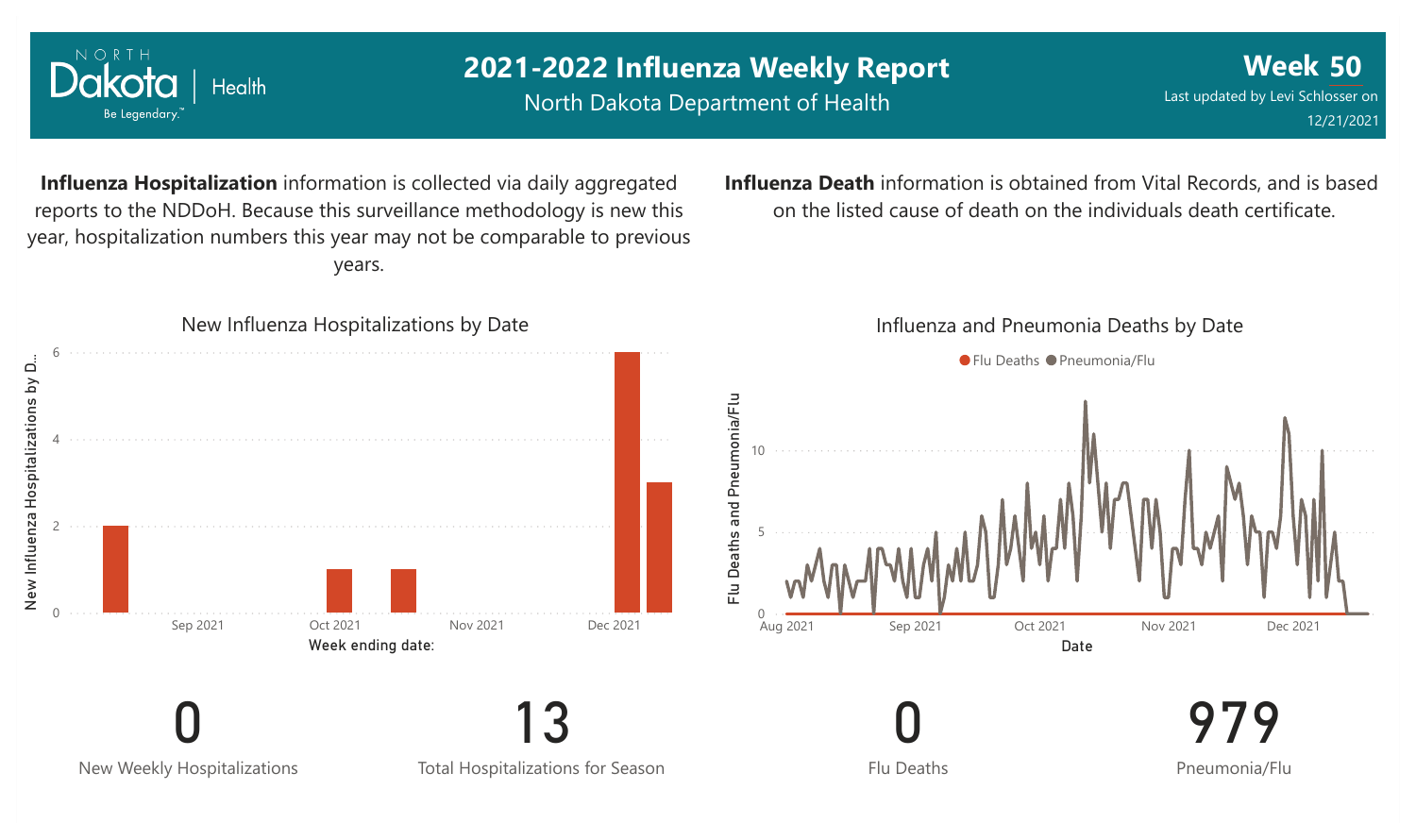![](_page_3_Picture_0.jpeg)

North Dakota Department of Health

**Week 50** Last updated by Levi Schlosser on 12/21/2021

**Outpatient Influenza-like Illness (ILI)** The NDDoH participates in the national U.S. Outpatient Influenza-like Illness Surveillance Network (ILINet). Data from participating outpatient providers in north Dakota are pooled to create a state-wide estimate for the weekly percent of healthcare visists due to influenza-like illness (ILI). Patients presenting with a fever of 100 degrees or greater AND a cough and/or sore throat are considered to have ILI. For more information on state and national ILINet data, see **FluView** Interactive

**Sentinel Laboratory Data** The NDDoH receives influenza and RSV testing data from participating sentinel laboratories across the state. The total number of positive tests and the total number of tests conducted are reported and used to create a state-wide percent positivity statistic. For influenza, percent positivity of 10% or greater indicates 'season level' influenza activity.

Percent ILI by Week

![](_page_3_Figure_7.jpeg)

| <b>Week Ending Date:</b>    | Total # of Patients Seen for Any Reason Percent ILI |       |
|-----------------------------|-----------------------------------------------------|-------|
| Saturday, November 13, 2021 | 3,702                                               | 2.70% |
| Saturday, November 20, 2021 | 3,642                                               | 2.44% |
| Saturday, November 27, 2021 | 3,626                                               | 2.98% |
| Saturday, December 04, 2021 | 4,025                                               | 3.18% |
| Saturday, December 11, 2021 | 3,698                                               | 3.76% |
| Saturday, December 18, 2021 | 3,083                                               | 3.80% |
| <b>Total</b>                | 21,776                                              | 3.13% |

### Flu Positivity by Week 0% 10% 20% Week ending date: Sep 2021 Oct 2021 Nov 2021 Dec 2021

| <b>Week ending date:</b>    | <b>Total Number of Specimens Tested Flu Positivity</b> |        |
|-----------------------------|--------------------------------------------------------|--------|
| Saturday, November 13, 2021 | 752                                                    | 0.13%  |
| Saturday, November 20, 2021 | 772                                                    | 0.52%  |
| Saturday, November 27, 2021 | 743                                                    | 1.48%  |
| Saturday, December 04, 2021 | 1.076                                                  | 3.72%  |
| Saturday, December 11, 2021 | 1,621                                                  | 12.40% |
| Saturday, December 18, 2021 | 1,914                                                  | 23.98% |
| <b>Total</b>                | 6,878                                                  | 10.41% |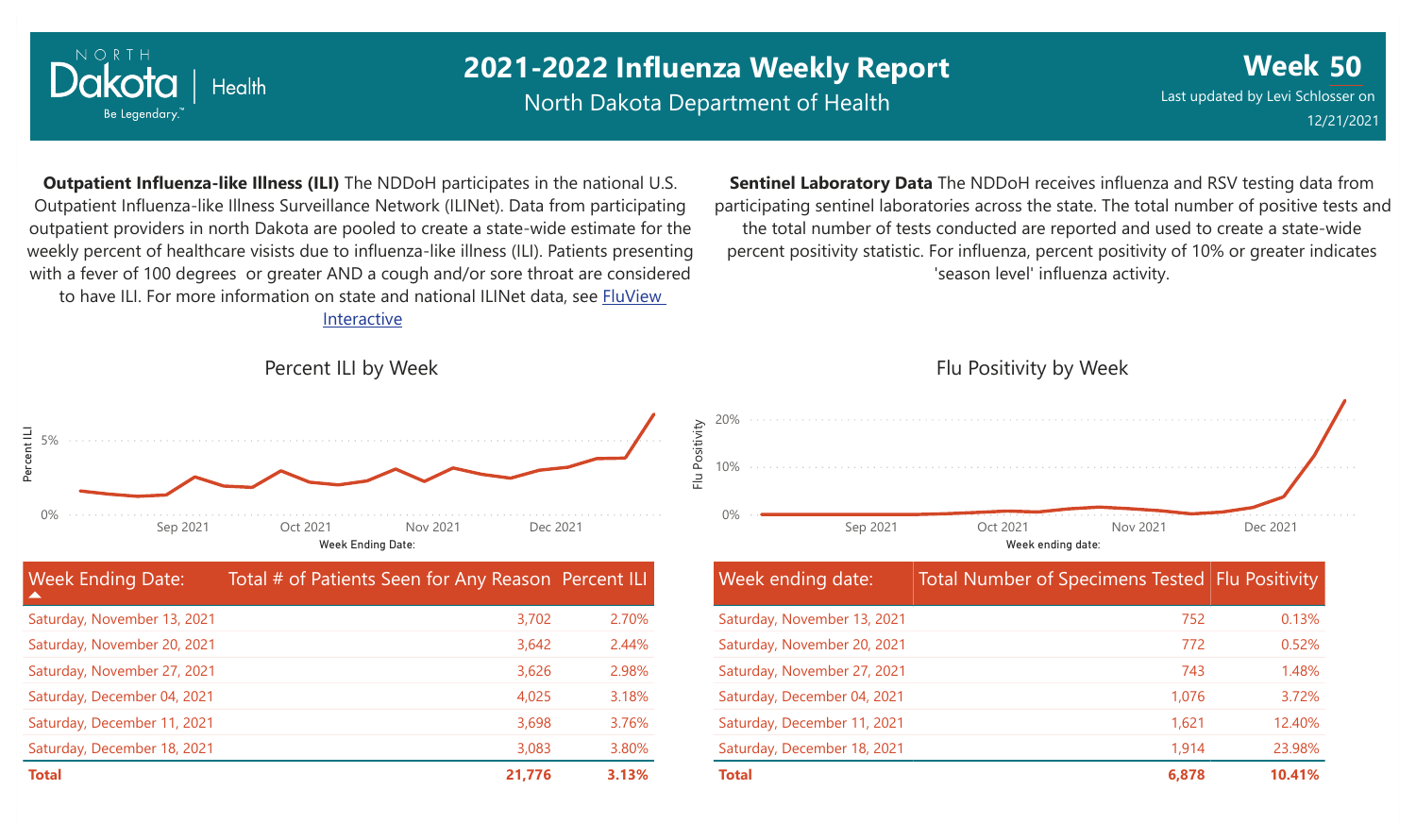![](_page_4_Picture_0.jpeg)

During the influenza season, increases in the **school absenteeism** data cab be used as an early indicator for influenza circulation. The NDDoH received absenteeism data from a majority of schools in the state. Data here include absences for all reasons.

![](_page_4_Figure_4.jpeg)

During the influenza season, **influenza outbreaks** are common anywhere people gather, including schools, child care centers, long-term care facilities, and health care facilities. Outbreaks of influenza or influenza-like illness may be reported to the NDDoH. The following outbreaks have been reported this season.

![](_page_4_Figure_6.jpeg)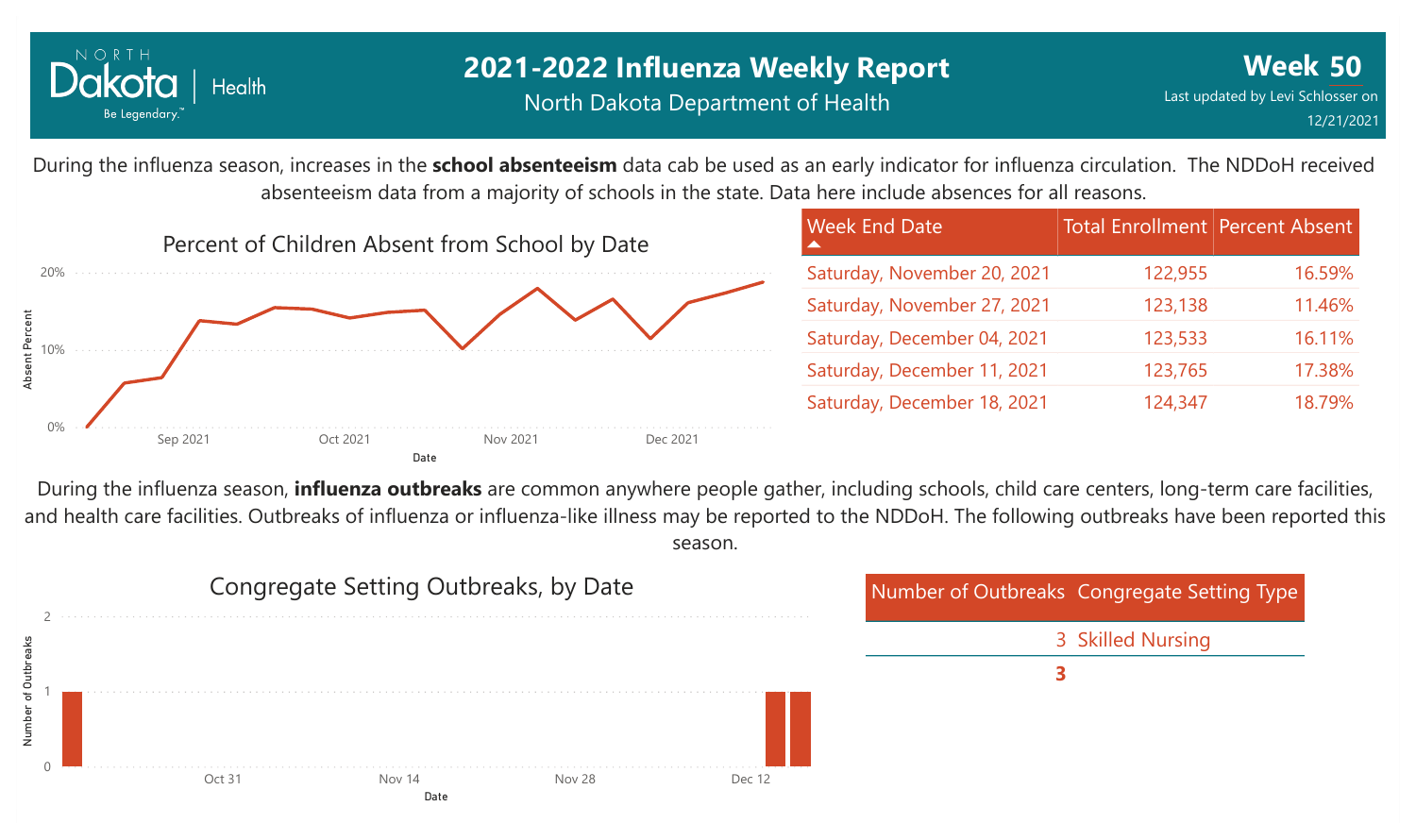![](_page_5_Picture_0.jpeg)

### **2021-2022 Influenza Weekly Report** North Dakota Department of Health

**Week 50** Last updated by Levi Schlosser on 12/21/2021

**Influenza vaccine doses administered** data from the North Dakota Immunization Information System (NDIIS) includes all administered doses of flu vaccine documented in the NDIIS to records with a North Dakota address. Adult immunizations do not have to be reported to the NDIIS so there may be more influenza vaccine doses being administered that are not reported to the NDIIS. Age groups are determined base on age at time of vaccination.

![](_page_5_Figure_4.jpeg)

#### Doses Administered by Age Group

#### Statewide Doses Administered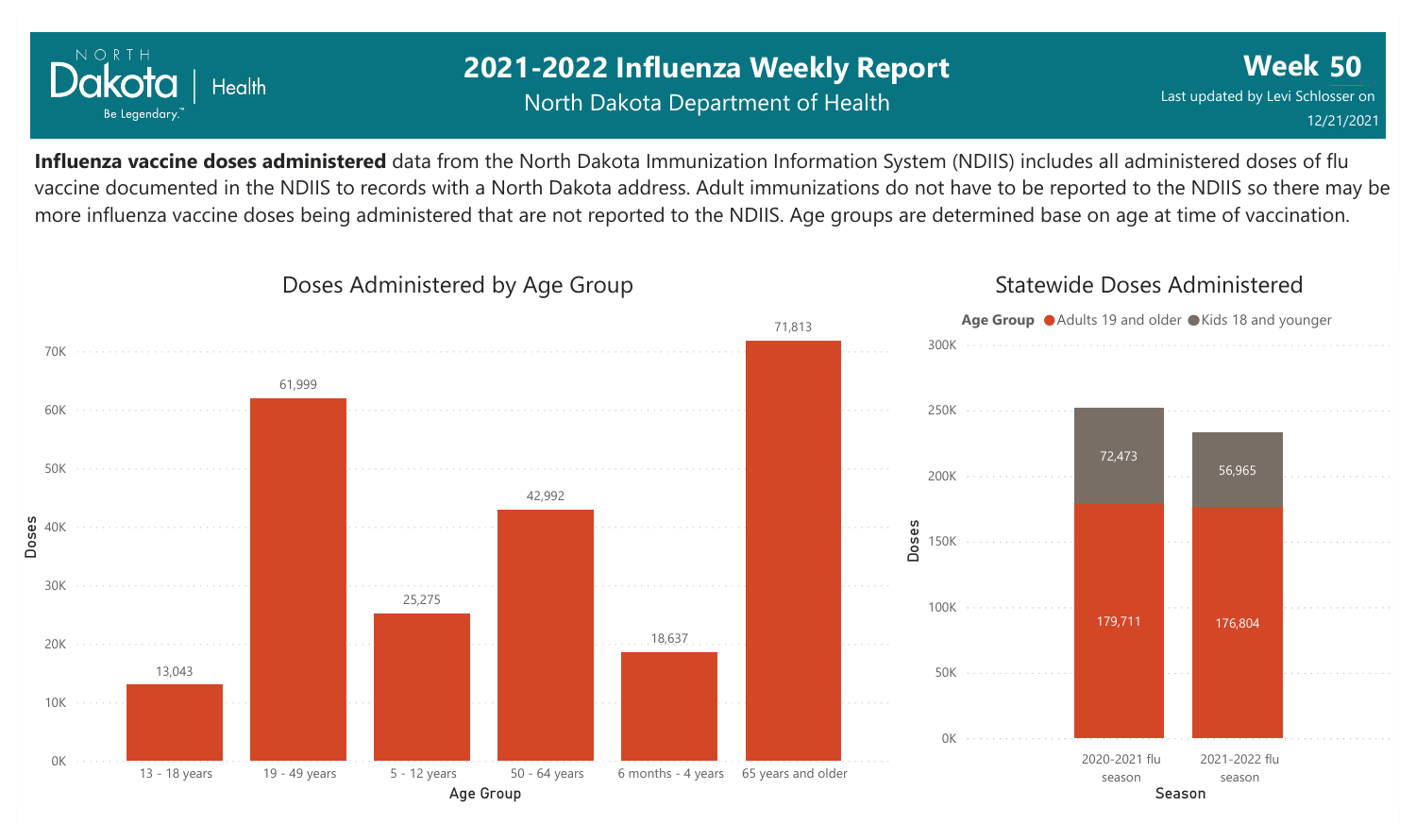## **2021-2022 Influenza Weekly Report Week 50** Dakota | Health Last updated by Levi Schlosser on North Dakota Department of Health Be Legendary. 12/21/2021Total Influenza Vaccine Doses Administered by County Week Number All  $\vee$ Age Group ADULT  $C$ HILD **County-level doses administered** data includes all administered doses of flu vaccine documented in the NDIIS as given to an individual with an address in the North Dakota county, regardless of where the provider who administered the dose was located.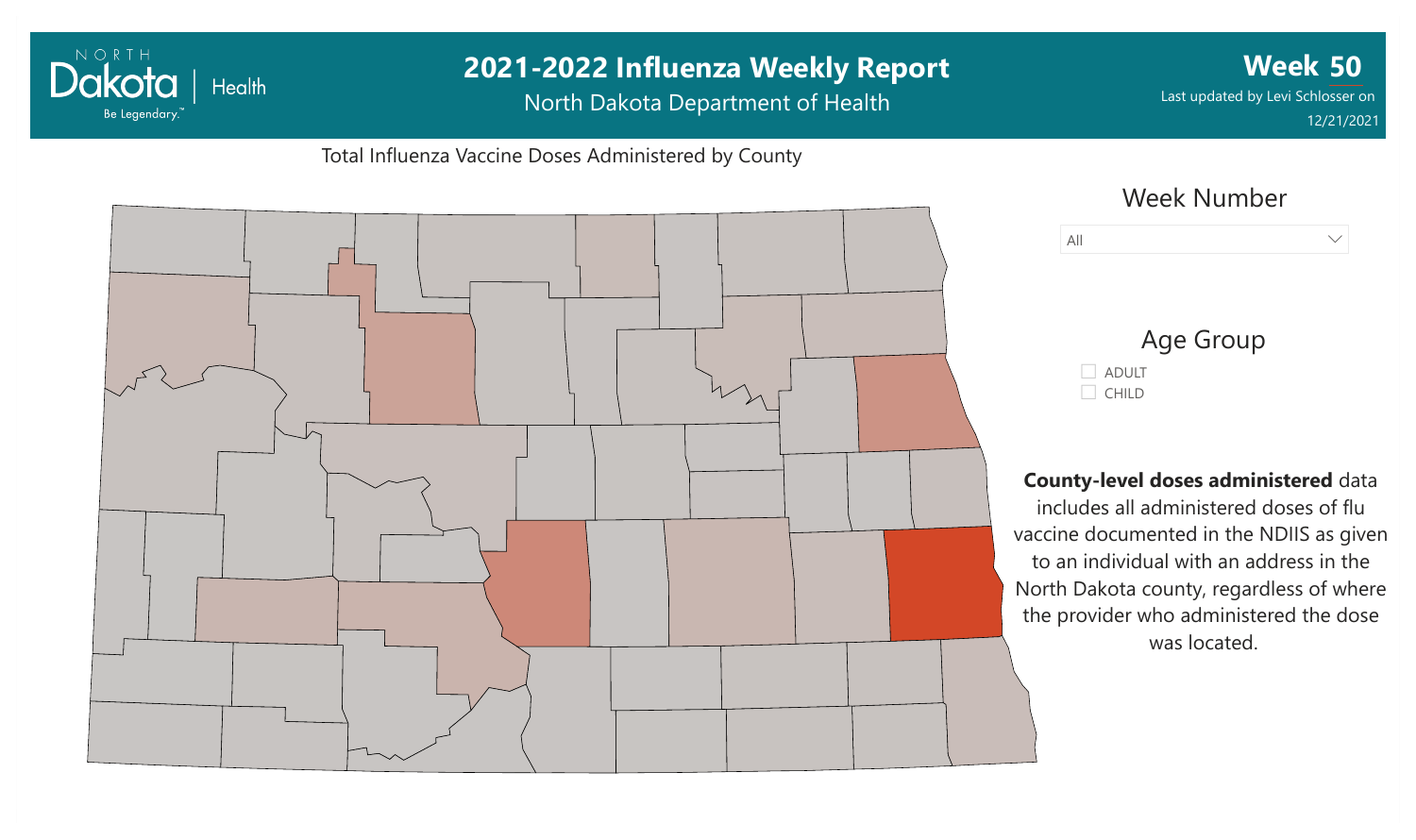North Dakota Department of Health

![](_page_7_Figure_3.jpeg)

Dakota

Be Legendary.

Health

NDIIS data can also be used to estimate the percent of North Dakotans in each age group that have received at least one dose of influenza vaccine so far this flu season. NDIIS records included in **statewide coverage rates** must have a North Dakota address.

Adult immunizations do not have to be reported to the NDIIS so adult coverage rates may be higher.

#### Statewide Flu Coverage for Adults >= 19

![](_page_7_Figure_7.jpeg)